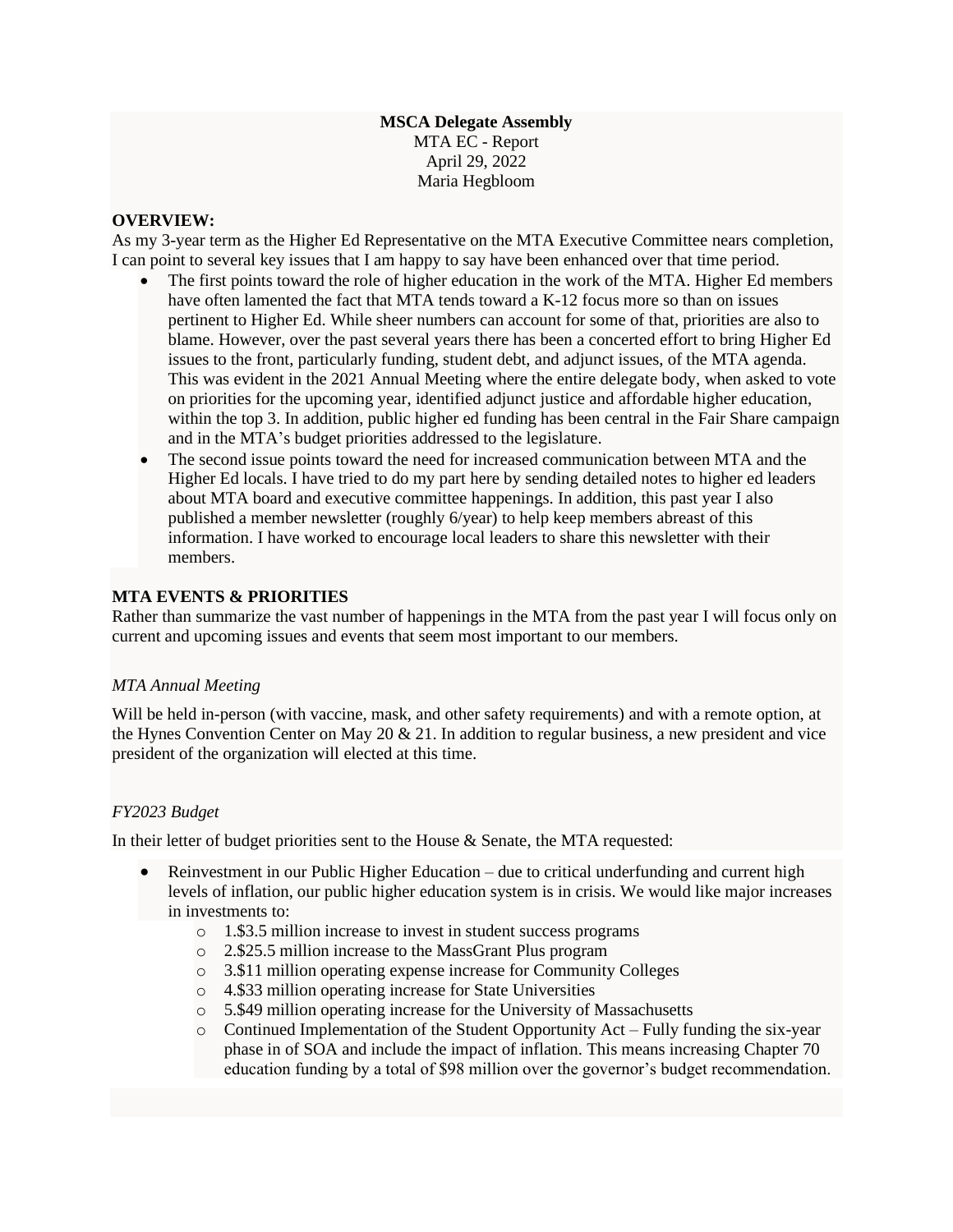## *American Rescue Plan Act (ARPA) Update*

In the next round of ARPA spending, the MTA is requesting revenue to fund:

- \$100 million in reserve to provide scholarships and student debt-elimination to expected licensed educators, with a focus on diversifying the educator workforce. This includes \$50 million in funding to revive the modified version of the Tomorrow's Teacher Program and \$50 million in funding to expand the educator pipeline which include loan repayment support for educational expenses associated with undergraduate and master's degrees and other educator licensure support programs.
- The MTA is also requesting emergency aid for two-years of debt-free college for Pell eligible students. Massachusetts community colleges and state universities enroll most lower-income residents in the state, who are seeking a college degree or certificate. During the pandemic, overall community college enrollment has declined by %15, while enrollment at the state universities declined at 14%. This has had a major impact on low-income students but has an acute impact on Black and Latino students. The next ARPA bill should focus resources on expanding enrollment of low-income students by providing a \$335 million program for the FY23 cost of two-years of debt-free college for Pell eligible students.
- Lastly, the MTA is requesting continued investment in public school and college campus building renovations. Currently our state's public colleges and universities identified over \$1.4 billion in urgent needed renovation investments.

# *Update On Priority Legislation*

Several MTA priorities received reports of "ought to pass" and will now move on to the next step in the legislative process that will likely include a review by a second committee. These bills include An Act to provide fair working conditions for public higher education adjunct faculty and An Act relative to a state minimum wage for municipal employees.

- The Cherish Act along with the debt-free act were sent to be considered by a taskforce on public college affordability. Unfortunately, there is no union representation on this taskforce
- S.1732/H.2723 An Act to provide fair working conditions for public higher education adjunct faculty; Reported Favorably by the Joint Committee on Public Service on 2/2/2022S.
- 1733/H.2724 An Act to ensure fair public higher education workplaces; Received an Extension until March 12, 2022
- S.829/H.1339 An Act to guarantee debt-free public higher education along with the Cherish act, was sent to be considered by a taskforce on public college affordability. Unfortunately, there is no union representation on this taskforce.
- S.1839/H.2969 An Act relative to restoring corporate tax rates; Received an Extension Until May 4, 2022
- S.1812/H.2826 An Act to close corporate tax loopholes and create progressive revenue; Received an Extension until 5/4/2022

# *Fair Share Amendment*

MTA is working tirelessly on efforts to ensure the victory of the Fair Share Amendment in November. This would raise significant revenues earmarked for public education and transportation. They have voted to allocate \$10 million to use in this fight.

## *MTA Summer Organizers*